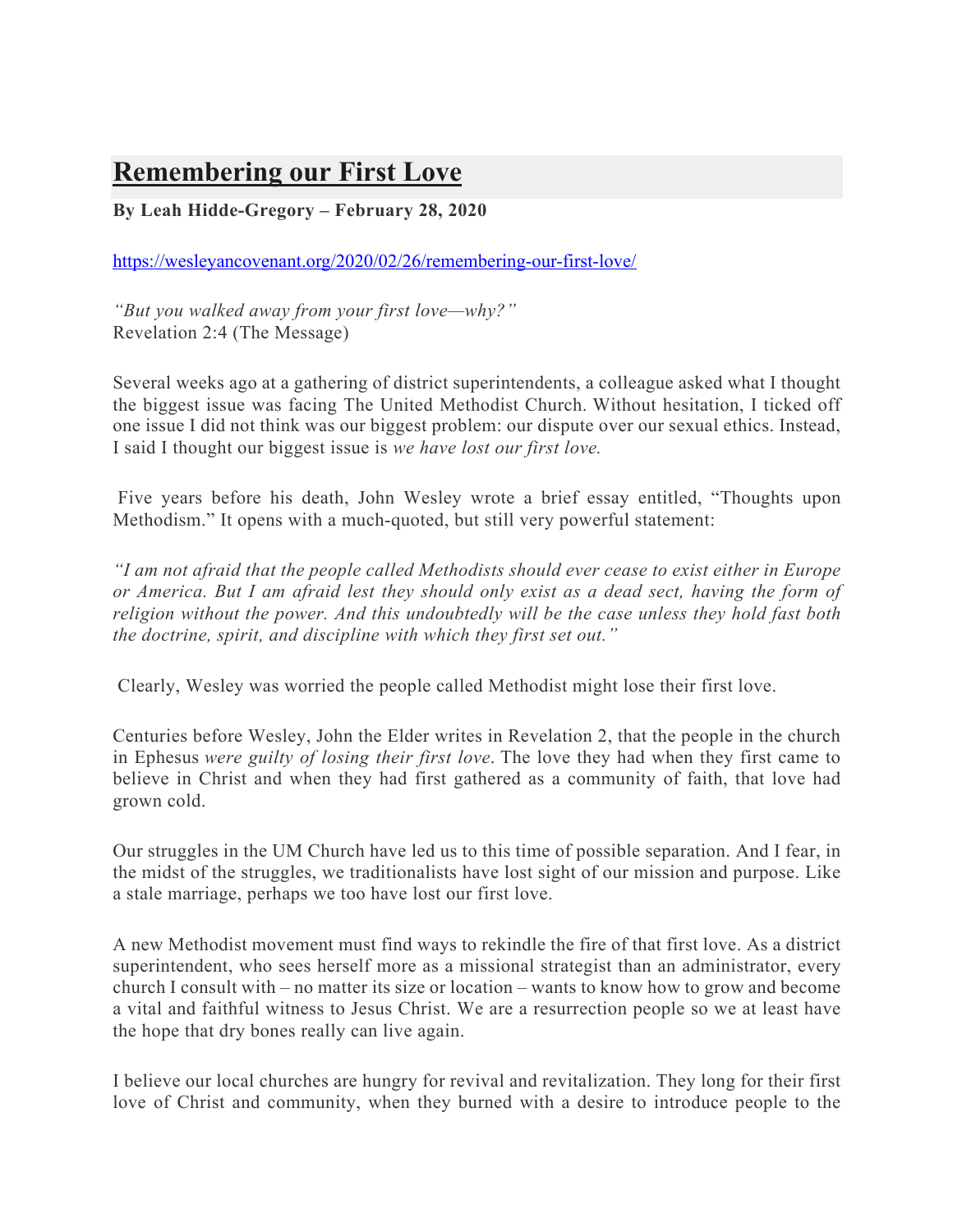transforming grace of Christ's cross. Revitalization can occur in churches of every size and location through the power of the Holy Spirit leading both lay and clergy leadership in seasons of renewal.

The Wesleyan Covenant Association's Church Revitalization Taskforce is dedicated to creating a list of best practices that will help fuel the fire of our first love. The task force will be focused on discerning foundational principles for church revitalization and helping local churches of all sizes build on the principles for effective and fruitful ministry in their communities.

As a member of the cabinet in the Central Texas Annual Conference, I have joined with my colleagues as we have focused on revitalizing our local churches through keeping our missioncentered in Christ, developing clergy and lay leadership, and keeping all that we do focused on the local church's mission field. Over half of the churches from across the conference (smallest to largest) have experienced growth for 24 months in a row.

Within my district, one success story is Mart UM Church in Mart, Texas, a rural community with a population of 2,240. Like many small rural towns, Mart is a community of farmers, teachers, small business owners, *and* intense poverty. In 2016, the attendance at the church was averaging around 60. Their lay leader said they had lost their first love. They had grown stale as a church, doing the same thing over and over again each year without remembering why they were doing it.

But under the leadership of their pastor, Rev. Amy Anderson, they began praying for a vision. For six months the leadership prayed for God to give them a vision for their church and their community. Pastor Anderson came to the final vision meeting with what she believed God had laid on her heart: a fellowship hall full of children. One by one, as the congregation discussed the needs of the community and the vision God had placed on their hearts, they kept coming back to ministry with children. They wanted to minister the love of Christ to them by teaching them to read, helping them to avoid the cycle of drug abuse, and providing them a place where they could feel genuine love, rather than the alienation of afternoons spent on the streets.

So the people at Mart UM Church boldly decided to start an after-school ministry one day a week. They did not want their ministry to just be an after-school babysitting service. For years, the church had been known as having the best vacation Bible school in town, so they ambitiously decided they would offer a VBS style ministry every single week for the children in their community. In their planning, they anticipated they could handle up to 40 children. Pastor Anderson went to the local school and asked if the church could advertise its new ministry by leaving a few applications for the principal to distribute. She was surprised when she returned to pick up the applications and learned 140 children had signed up! Despite the overwhelming numbers, the people at Mart UM Church pulled together to find a way to minister to all the children. Today, twenty-five people – mostly retirees – make the ministry happen two days per week so every child is included in the program.